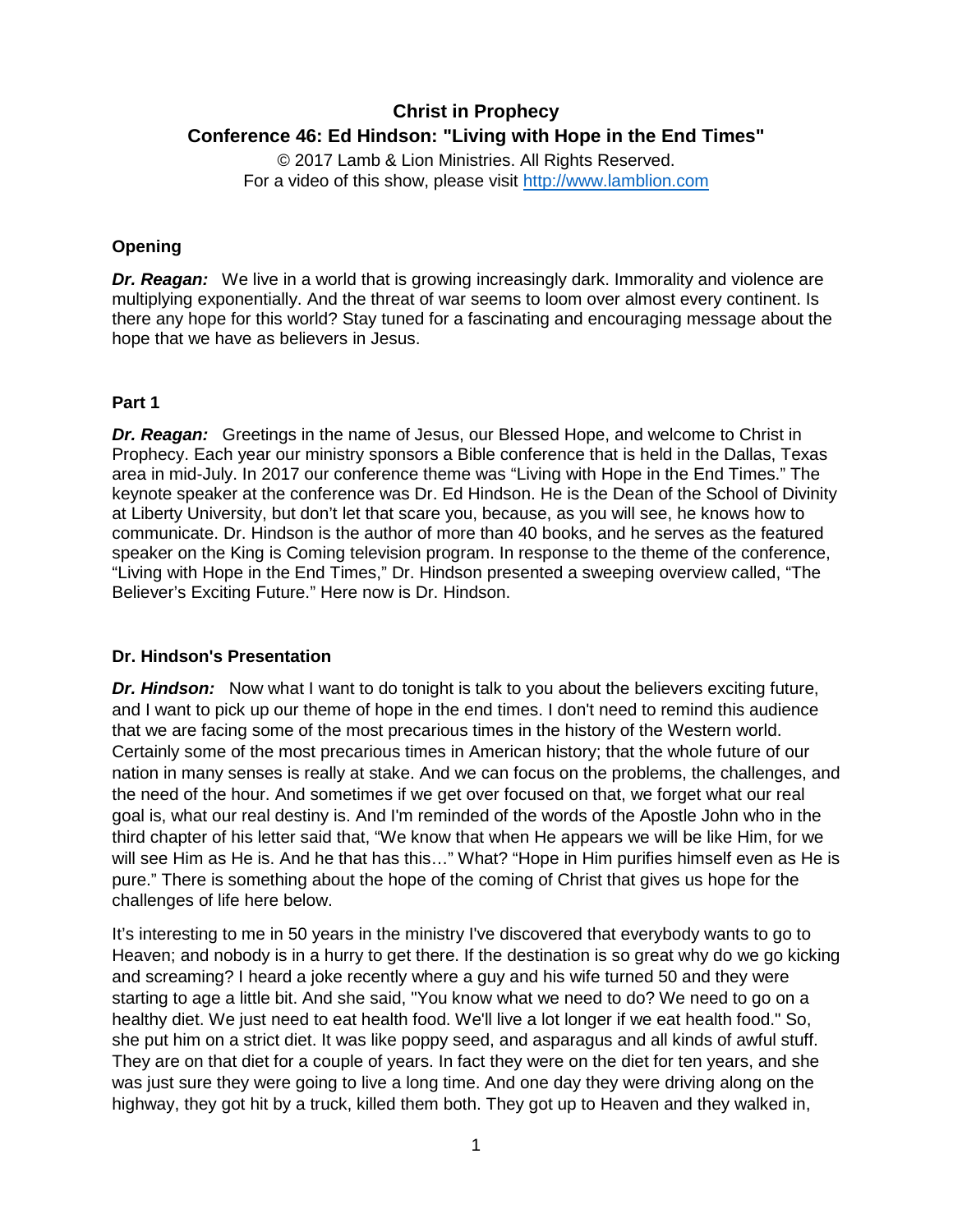and man, there was food everywhere. And you could eat and not gain weight. There were golf courses all over the place. There was all kinds of fabulous stuff. And she looked at him and said, "Isn't this great!" And he goes, "Yeah, and if it wasn't for you and that darned health food we could have been here ten years ago!" Remember the destination. If Heaven is real, as we believe it is, then we ought to have a driving compassion to want to be there. Not to rush the timing of God, but to anticipate all that the Lord has for us.

Now, of all audiences, you're well taught. I don't need to remind you that the next major event on the prophetic calendar is the rapture of the Church; the rapture of the Believers. There are a lot of things that might happen before the Rapture occurs. But there is nothing that has to happen before the archangel shouts, and the trumpet sounds, and we're out of here to the glory of God. The belief in the Rapture is a fundamental truth of Bible theology. And yet, so many people today are abandoning a belief in the Rapture. I was sitting in a church where a friend of mine of another denomination was the pastor, he was preaching an entire sermon against the Rapture. And after about 50 minutes he said, "And so we see there never will be a Rapture. All we have to look forward to is trouble, trouble, and more trouble." He ended the sermon and his own congregation moaned right out loud. Now you've got to hit Presbyterians real hard to get anything out of them, let alone a moan. I was tempted to stand up in the back and shout, "Therefore comfort one another with those words." But I didn't. I talked to him after the service. I said, "Wilson, look, I know you are an Amillennialist, I get it. But, we both know there has to be a Rapture. There has to be a time when the dead are raised, and the living are caught up. We just differ on when it's going to happen." So, don't let people say to you, "Oh, there's never going to be a Rapture." No, there has to be a Rapture, or the Bible is not true. There has to be a time when the archangel shouts, when the trumpet sounds, and the dead in Christ are raised. And then we which are alive and remain are what? Caught up to meet the Lord in the air.

You'll hear people today say, "Well, the word Rapture is not in the Bible. So why should I believe in the Rapture, it's not in the Bible? I've looked in the concordance I can't find the Rapture anywhere?" Right, because it's translated what? Caught up. It's in the Greek New Testament, "harpazo." You say, "Wow, that's a Greek word! What does that mean?" Zap, you're out of here, to the glory of God. That's what it means. I would remind us the word Trinity is not in the Bible, but we believe in the triune God, the co-equal deity of Father, Son and Holy Spirit, but the word's not in the Bible, the concept is. The word Sunday is not in the Bible but we worship on Sunday as the Lord's Day because that's when the early Church assembled, etcetera. A concept can be taught in scripture whether the word appears there in English or not.

Now I would remind us that promise of the Rapture that is found in several places, but that key passage in 1 Thessalonians chapter 4. If you read the book of Acts the Apostle Paul went to Thessalonica on his second missionary journey. How long did he stay there? Three weeks. That's all. Three weeks. When he got there, there were no Christians in that town. The town still exists I've been there in Greece today. When he got there, there were no believers. He preached the Gospel. People were saved. He planted a church. He taught them the basics of Bible theology. And three weeks later he left town and went to the next place. Later he writes the first and second letter to the Thessalonians to help them clearly understand that even if you died since I've preached this, about six months earlier or so, that doesn't mean you've missed the Second Coming. No, when we die your spirit goes to Heaven to be with the Lord. Absent from the body is what? Present with the Lord. The body however goes to the grave, to the dust or the ashes of time or whatever, but the promise of the resurrection in that passage is because we believe that Jesus died, and He rose again. Well how did He rise? Literally. Bodily.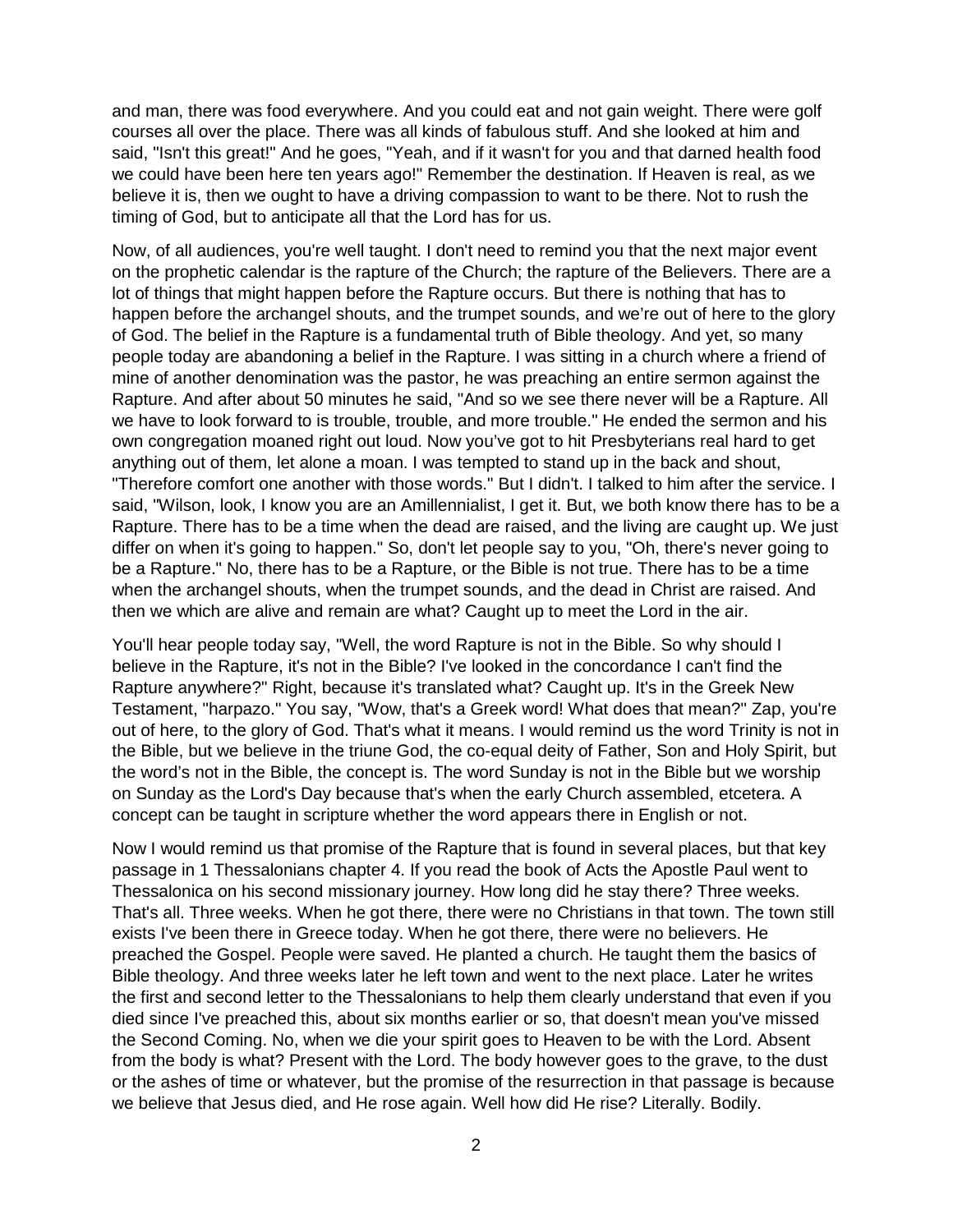Physically. In a glorified body, yes, but in a real literal body. So that He could say to the disciples, "Touch Me and see that I'm real. Thomas, put your finger in the nail print and be not be faithless but believing." Somebody asked me once, "Do you think there will be anything manmade in Heaven?" I thought about that for a moment, and I think the answer is, yes. If nothing else those wounds of Christ, the nail prints in His hands and feet. For after the resurrection in a risen glorified body He still had the nail prints that shout to us for all eternity, I love you. I love you. I love you. I did it all for you. When you and I step from earth to Heaven one day the hand that reaches out to welcome you home will probably be that nail pierced hand of the Savior who will remind us, I did it all for you.

Somebody told me earlier tonight in the hallway, "You know when we get to Heaven people talk about meeting their dad, and their mom and their relatives and their friends. Man, I'm going to be so excited to see Jesus I don't care if I see anybody else. It's really all about Him." When He appeared to John on the Island of Patmos as we heard about earlier in the song. John remember was His own personal disciple; the one that sat next to Him at the Last Supper. The only disciple who showed up at the cross. The one to whom Jesus entrusted the earthly care of His mother. And yet, John said, "When I saw Him in all of His glory, and all of His majesty. I did what?" Fell at His feet as though dead. Don't think it will be a casual thing one day to just kind of wander into Heaven. "Hi! I'm here. Where's Jesus?" If John's on His face. Where do you think we'll be? On our face worshipping the Savior, the King of kings, the Lord of lords. The One who loved us, died for us, and gave Himself for us." And because we believe He literally rose from the dead, the promise then is so will we.

Now we're living in a time when people don't get the literal parts of the Bible. I've had students say to me, "Well if you die and go to Heaven you're spirit, isn't that good enough?" No, because the promise is your body will be literally resurrected one day, and reunited with your spirit at the time of the Rapture. The Lord will bring with Him those that have departed, raise the dead bodies, Rapture the living, and we'll be caught up together to meet the Lord in the air. Now people will sometimes cynically say, "Oh, yeah, you're just going to go right thru the ceiling?" Well, do you think a dead body is going to come right up out of the ground? Right up out of a casket or whatever? If He can do that, He can get you up thru the ceiling. All those other silly questions that go along with that. What about cars that crash? And planes that crash? And what all? I don't find that in the Bible. Yeah, they didn't have cars and planes, whatever. But I cannot image at the time of the Rapture everybody is a pedestrian. I don't know what is going to happen.

In prophecy the main things are the plain things. The facts are clear. Jesus said if I go back to the Father's house I will do what? Come again. And receive you, the believers unto Myself. He said that after Judas left the room in John 14. That promise was only for the 11 believing disciples, and it's a promise for every believer of all time. God has promised us the return of Christ. The interpretation of the when, and the how, and the timing, those are matters of interpretation of the facts. And beyond that everything else is pure speculation.

My dear friend Tim LaHaye that went to be with the Lord last year, Tim liked to always say, "Well, I think when you go up in the Rapture all your clothes fall off. They are left behind in a nice neat pile as a testimony of the fact you've been raptured away." I used to like to say, "Tim, what about your glasses? What about false teeth? Filings? Artificial parts? Some of us would have more left behind then gone." "Now, Matt there's Grandma, she left a pile, none of that was real." I don't know. Those things will become obvious when they occur.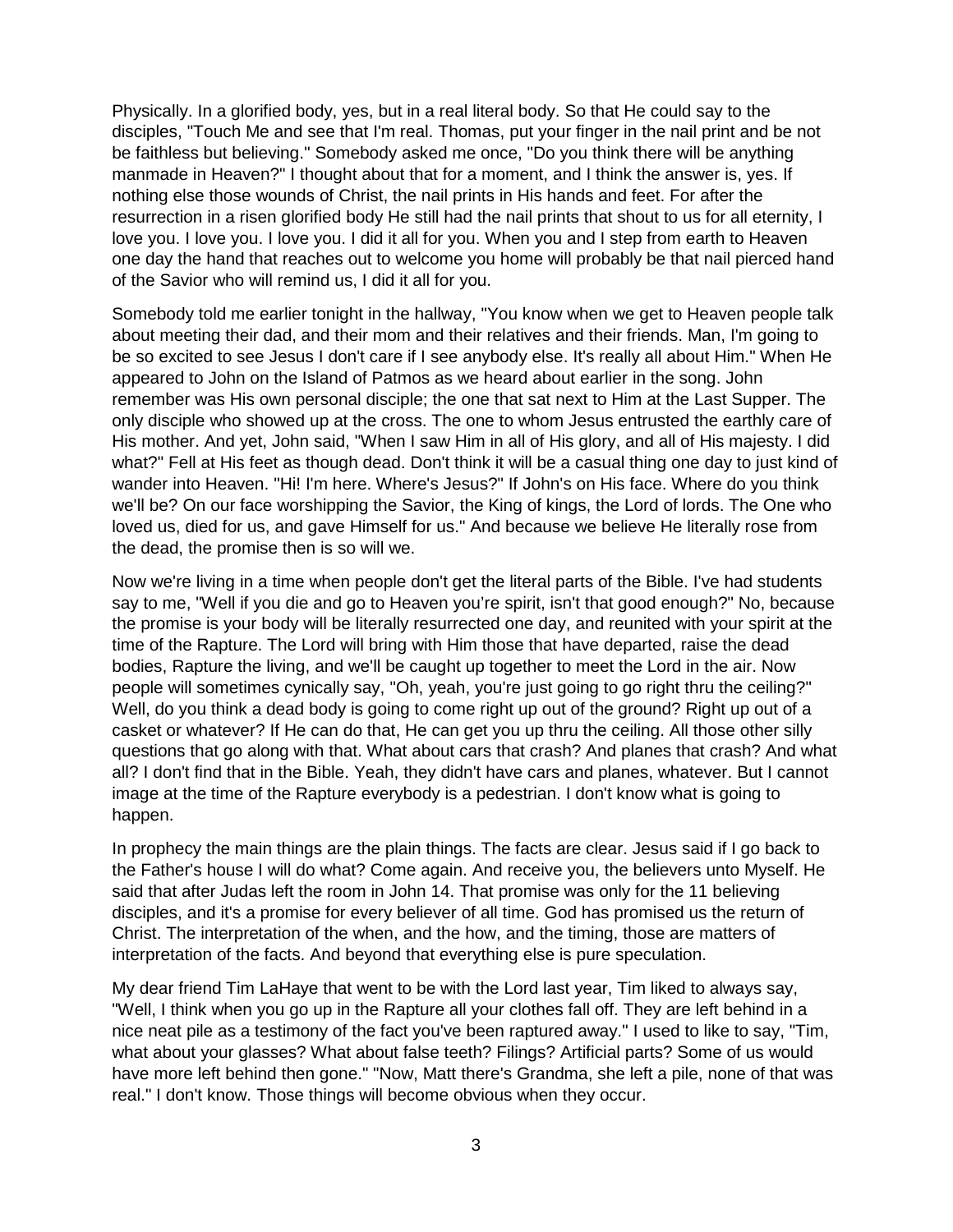But the truth of the Bible is there has to be a Rapture. There has to be a catching up. There has to be a time when the dead believers are raised, and the living are caught up into the presence of God. Somebody doesn't believe in the Pre-Tribulational Rapture they should not go around saying, "Well, I don't believe there is going to be a Rapture." I know what they mean by that, they don't agree on the timing. But the fact of the Rapture is clear in the Bible. If you say you don't believe in the Rapture you don't believe the Bible. You have thrown--you might as well rip 1 Thessalonians 4 out of the Bible and throw it away. That's the whole basis of that promise. "Well, I don't think all those things are really essential doctrine." Paul was only in Thessalonica three weeks, and he taught them about the Second Coming in that amount of time. And two of the earliest letters written in the New Testament both deal with issues related to the coming of Christ, it is an essential part of Christian teaching, and Christian faith. If there were a person today that was the most significant person in your life and they told you, "I'm going away on a long trip. I'm going to be gone for a long time, but I will be back." If that was somebody that you loved dearly with all your heart and soul, and life, somebody that you were really engaged with, committed to, etcetera, you'd be watching for them to do what? Come back, to keep the promise. Well that promise was not just made by a human being; it was made by the Son of God Himself. I will return, and I'm coming back for you.

Now, I want to encourage you tonight. I don't care how old you are here tonight. You have more living ahead of you then you do behind you. I want to give you seven things, the Rapture is just the first one. The trumpet will sound, the Archangel will shout. The dead will be resurrected, and we that are alive and remain will be whoosh, "harpazo", caught up to be with Him.

Number two, where are we going? We are going to the Father's house. Why? Because Jesus promises to take the Bride home to the Father's house. Dr. Ice will probably talk on this when he talks on the Rapture tomorrow and go into those details. In My Father's house there are many rooms. And I'm sorry but that is technically what the Greek says. Why? Because it is one big house, with lots of rooms. It's not like lots of streets with lots of mansions. Somebody gets a big one, somebody gets a little one. It's one big house. It's one big cube. Remember? And everybody who is saved is there. If it were not so I would have told you, Aand I'm going to prepare a place for you. And if I go and prepare a place for you I will come back and take you to be with me, that where I am there you may be also. The Rapture has to occur at some point in order to take the bride to the Father's house. Now people can argue on the details of the timing. They can say, "Well, I think the Rapture is before the Tribulation." Yeah, right. Or in the middle of the Tribulation, or it is at the end of the Tribulation, or there is no Tribulation, or all the Church Age is Tribulation. It's before the Millennium, it's after the Millennium, there is no Millennium. It's before eternity. Yeah, you've got to put it somewhere. You can't just throw it away, you have to place it somewhere and then you have to ask yourself why? What are the factors in the timing? At some point the Lord has to come in the clouds, resurrect the dead, rapture the living, and take the bride to the Father's house. Now He's been preparing that place for almost 2,000 years. If He could create the world instantly and it's as beautiful as it is even under the curse of sin, imagine what Heaven will look like. He's been working on it for all this time. And when the Father says, "Go get the bride, bring her to the Father's house." Then Jesus will come for His own.

Thirdly, we go to the Father's house to the Judgment Seat of Christ. Paul said in 2 Corinthians 5:10, "We shall all appear before that Bema Seat, the Judgment Seat of Christ to receive the things done in the body." You are going to the platform to receive your rewards for serving the Lord, for faithfulness of service. So that you may think, "Well, nobody knows me. Nobody really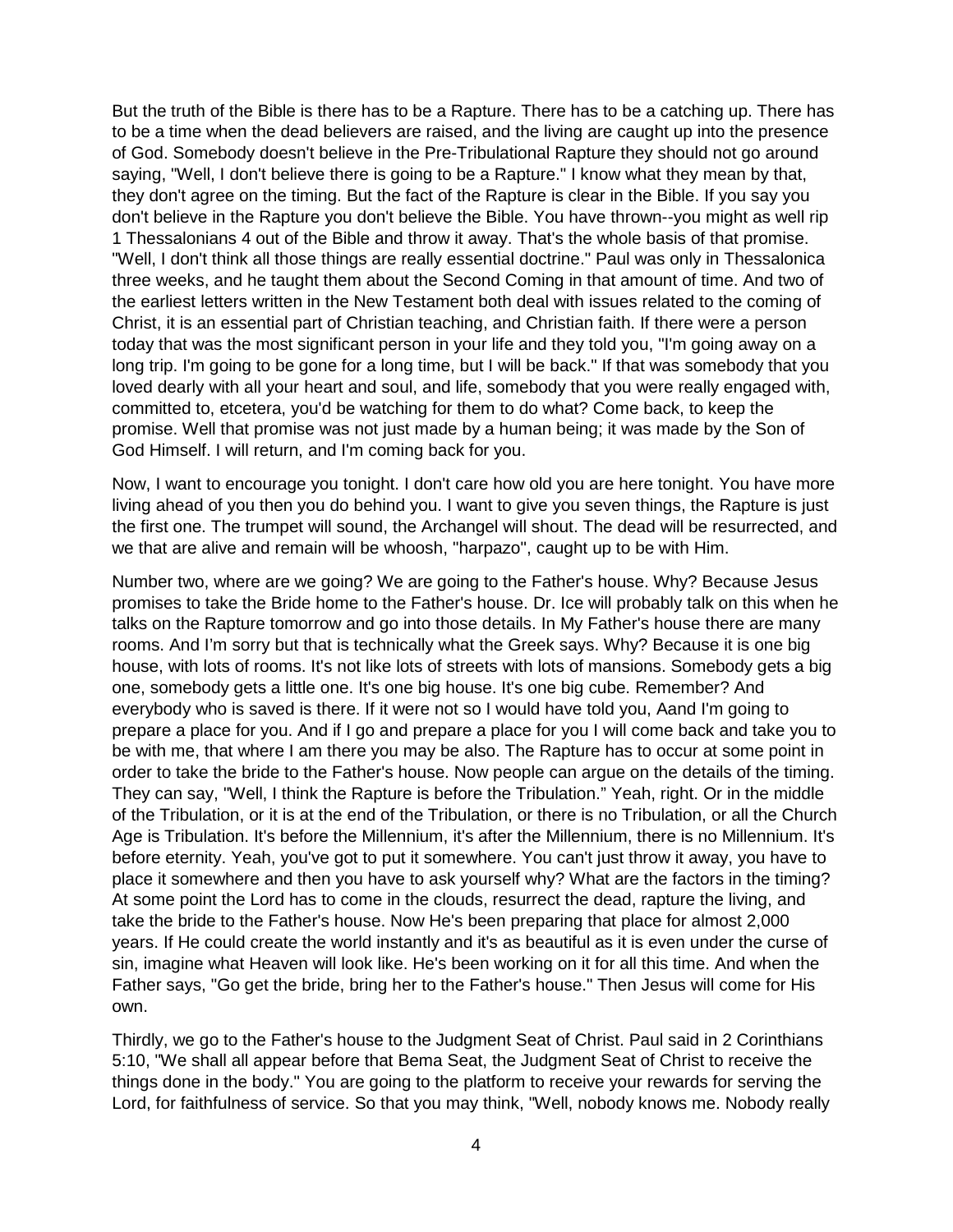understands what I do for God, etcetera." God does. The Lord does. God keeps the record book, and you will not go unrewarded for all those things. The promise of that runs all the way thru Scripture. Now, yes, there will be the challenge of loss of rewards and loss of opportunities perhaps. And again somebody will speak on that in detail. But the truth is we're all headed to the Bema Seat where the Lord Himself will give those final rewards. Now if you're really one day excited about seeing Jesus, when I go to Heaven I'm going to see Jesus, right in the Father's House at the Judgment Seat of Christ. If you're going to face Him face-to-face, then you better ask yourself am I doing in the meantime what He would want me to do so I'll hear Him say, "Well done." What? "Good and faithful servant." It is interesting He said, "Good and faithful servant." Didn't necessarily say, "Good and successful servant." He didn't say, "Good and famous servant." "Good and faithful servant." Your faithfulness will be rewarded by the Lord Himself.

Number four we have to go to the Marriage of the Lamb in Heaven. Revelation 19 as the book builds to the great climax before the return of Christ you're introduced to the marriage. The chapter opens with a chorus of hallelujahs. And then it says in Revelation 19:7, "Let us rejoice and be glad and give Him glory, for the wedding of the Lamb has come, and His bride, the Church, the true believers, has made herself ready in fine linen bright and clean was given her to wear." You get this picture of the Church of the Lord Jesus Christ in Heaven. Oh well, how did they get there? Well there had to be a Rapture. You got to get her up to get her to the marriage. There's got to be a time when you go up in the Rapture in order to go to the marriage in Heaven. So if there is going to be a marriage that clearly, and in this context in Heaven then the Rapture has to proceed that. And at the marriage you receive the white robe of the gift of righteousness from Christ Himself. Did you ever ask yourself, "Why do brides in the Western world wear white robes? White dresses?" They get that right out of the book of Revelation. That concept came in Christian marriage right from the book of Revelation. So the next time you go to a wedding of an unbeliever and she wears a white dress say, "Great, I didn't know you'd been reading the book of Revelation." That's exactly what the bride of Christ is going to be adorned in, a robe of white. The idea is we will receive a gift of righteousness, we do not deserve, did not earn, cannot really work for, and we receive it by His, what? Grace. As a gift to us and we receive it by faith. It's by God's grace to that response of faith. We're headed to a marriage.

Now, again I don't care how old you are. I don't care how long you've been married. I don't even care how many times you've been married, etcetera. We have a lady in our church back in Virginia she's been widowed about three times, and she's chasing number four right now. And everybody's like, "Don't marry her man, they all die. She always collects the insurance." Whatever. I don't care how many times. You're headed to a wedding and that wedding of course is a spiritual determination, a spiritual designation for that intimate relationship with Christ, that in Heaven we will see His face, and have an audience with the King, and we will be united to Him forever.

The Rapture has to proceed the Judgment Seat of Christ. It has to proceed the marriage in heaven because-- You say, "How do you know it's in Heaven?" Well, read Revelation 19. Where are they? They're up in Heaven. What do they receive? The robe of white in verse 8. But then if you go to verse 14 the triumphal return it says, "And the armies of Heaven followed Him riding on white horses dressed in," catch this, "fine linen, white and clean." Where did they get that? At the marriage. So the marriage has to proceed the triumphal return. Where is He coming? From heaven. To what? Returning to earth. And we're coming with Him. So there has to be a rapture to take us up to heaven to the judgment seat, to the marriage, in order to be ready to come back with Him at the return. Again, I don't care how old you are here tonight, you're coming back